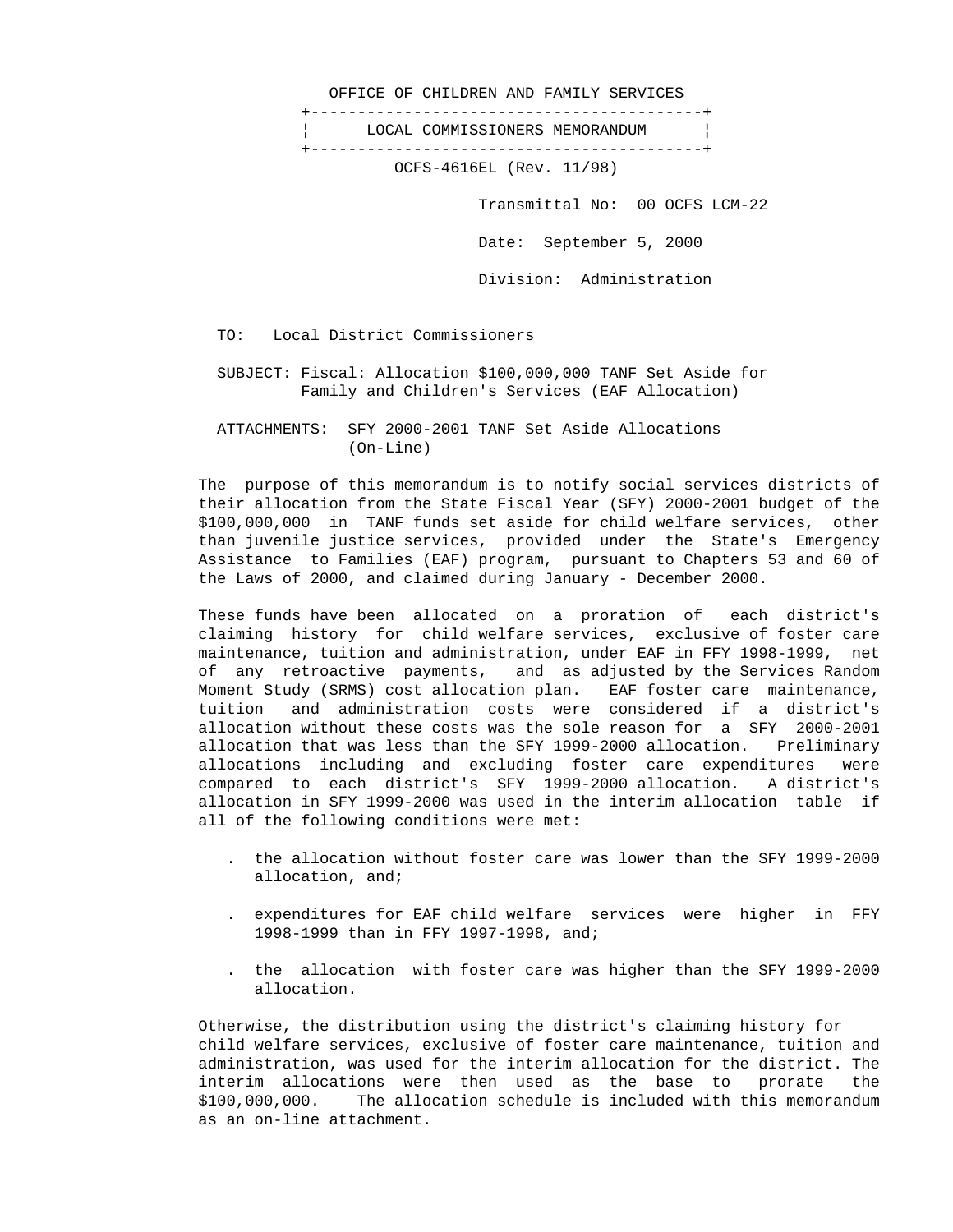Trans. No. 00 OCFS LCM-22 **Page No. 2** Page No. 2

 These funds are available to provide child welfare services, other than juvenile justice services, under the State's EAF program. The services provided with these funds are subject to EAF eligibility and need requirements. Under Federal requirements, using these TANF funds for on going cash assistance, such as Preventive Housing Services rent subsidies to families with an adult or minor-head of household although provided under Preventive Services eligibility standards, would result in the family being considered to be receiving TANF assistance. Consequently, each month that such family receives on-going cash assistance from these funds would count towards the family's 60-month lifetime limit for TANF assistance. It would also result in the family having to be included in the district's work participation rate calculations. It is therefore recommended that districts use these funds for on-going cash assistance, such as Preventive Housing Services rent subsidies, only for families with an adult or minor-head of household that are already receiving TANF benefits.

 Effective October 1, 1999, TANF funds became available above the \$100,000,000 set aside allocation for eligible foster care EAF expenditures. Eligible foster care EAF expenditures as in effect on September 30, 1995 made on or after October 1, 1999 that are not reimbursed out of the \$100,000,000 set aside will be 100 percent reimbursed with TANF funds. Federal financial participation in the cost of eligible temporary and disability assistance expenses will be reduced dollar for dollar to the extent funds are provided for foster care EAF.

 These funds are not available for JD/PINS expenditures. An additional \$80,000,000 has been set aside for expenditures for JD/PINS in voluntary agencies. These funds are also separate from the \$36,000,000 available for EAF tuition costs of social service districts with a population in excess of two million.

 Local Social Services Districts are reminded that the \$95,000,000 statewide claiming restriction for Child Protective Services (CPS) continues. The claiming restriction requires that districts claim a portion of their CPS expenditures for reimbursement from their Title XX funds and/or the TANF funds set aside for child welfare services under the Emergency Assistance to Families (EAF) program. A separate LCM will be issued to provide more details on the claiming restriction.

## Information/Questions Contact

 To request addition information or to ask questions regarding these allocations, contact:

> Deborah J. Hanor, Director Agency Budget Services 518-474-1361

 $\overline{\phantom{a}}$  , and the contract of the contract of the contract of the contract of the contract of the contract of the contract of the contract of the contract of the contract of the contract of the contract of the contrac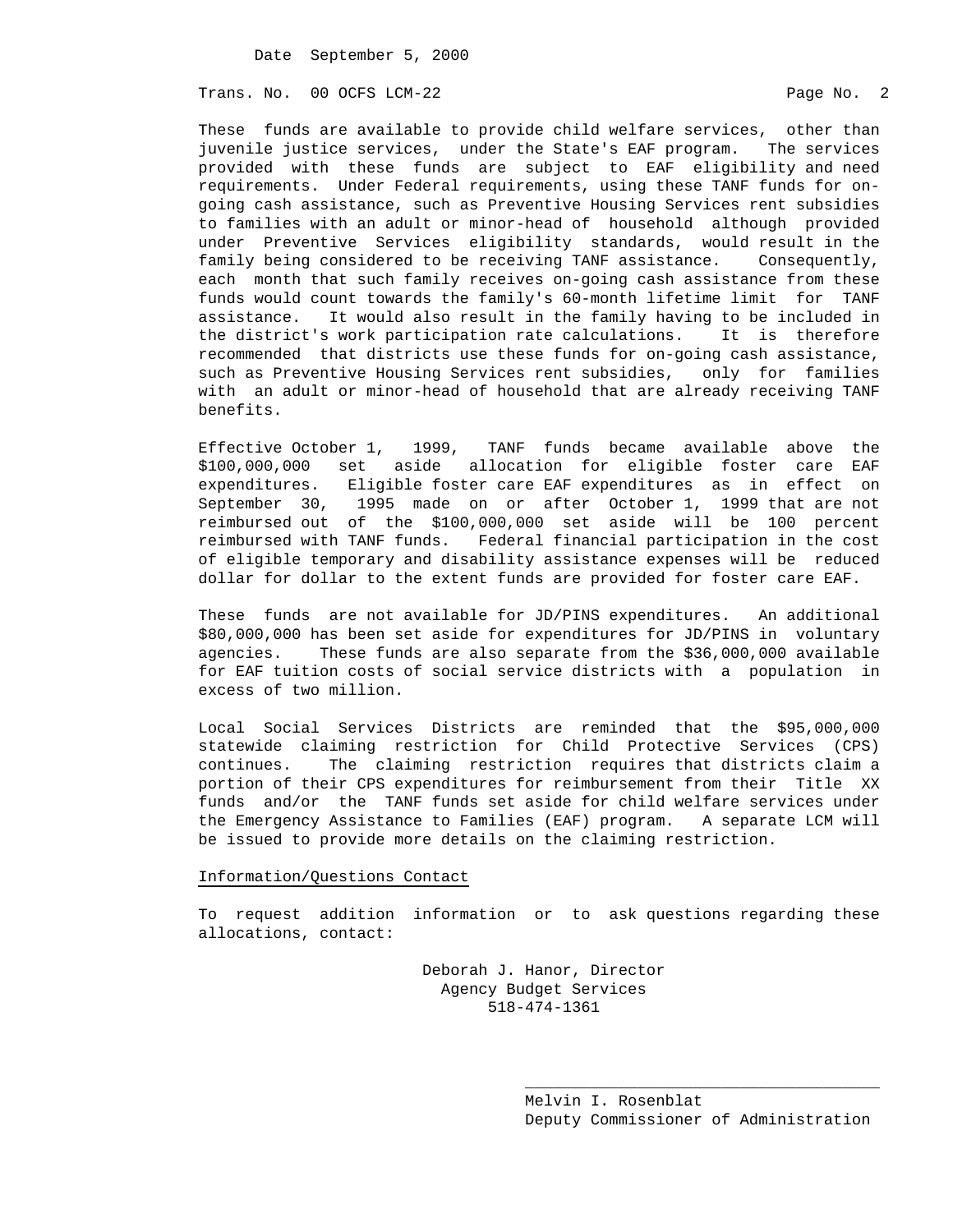TANF Set Aside

| DISTRICT     | ALLOCATION |
|--------------|------------|
| Albany       | 2,992,801  |
| Allegany     | 219,845    |
| Broome       | 1,196,937  |
| Cattaraugus  | 363,320    |
| Cayuga       | 301,793    |
| Chautauqua   | 679,889    |
| Chemung      | 519,658    |
| Chenango     | 201,399    |
| Clinton      | 439,652    |
| Columbia     | 257,678    |
| Cortland     | 342,795    |
| Delaware     | 367,074    |
| Dutchess     | 1,001,835  |
| Erie         | 4,063,957  |
| Essex        | 150,770    |
| Franklin     | 227,219    |
|              |            |
| Fulton       | 306,841    |
| Genesee      | 301,934    |
| Greene       | 245,463    |
| Hamilton     | 11,103     |
| Herkimer     | 265,997    |
| Jefferson    | 605,020    |
| Lewis        | 123,459    |
| Livingston   | 359,680    |
| Madison      | 277,565    |
| Monroe       | 6,697,639  |
| Montgomery   | 217,226    |
| Nassau       | 3,321,832  |
| Niagara      | 955,775    |
| Oneida       | 1,135,412  |
| Onondaga     | 3,963,691  |
| Ontario      | 392,875    |
| Orange       | 1,848,795  |
| Orleans      | 196,484    |
| Oswego       | 877,774    |
| Otsego       | 319,031    |
| Putnam       | 215,456    |
| Rensselaer   | 503,244    |
| Rockland     | 1,758,935  |
| St. Lawrence | 493,353    |
| Saratoga     | 441,868    |
| Schenectady  | 2,109,711  |
| Schoharie    | 141,951    |
| Schuyler     | 92,899     |
| Seneca       | 208,567    |
| Steuben      | 372,925    |
| Suffolk      | 4,589,933  |
| Sullivan     | 570,069    |
| Tioga        | 225,722    |
| Tompkins     | 482,547    |
| Ulster       | 1,033,109  |
| Warren       | 213,719    |